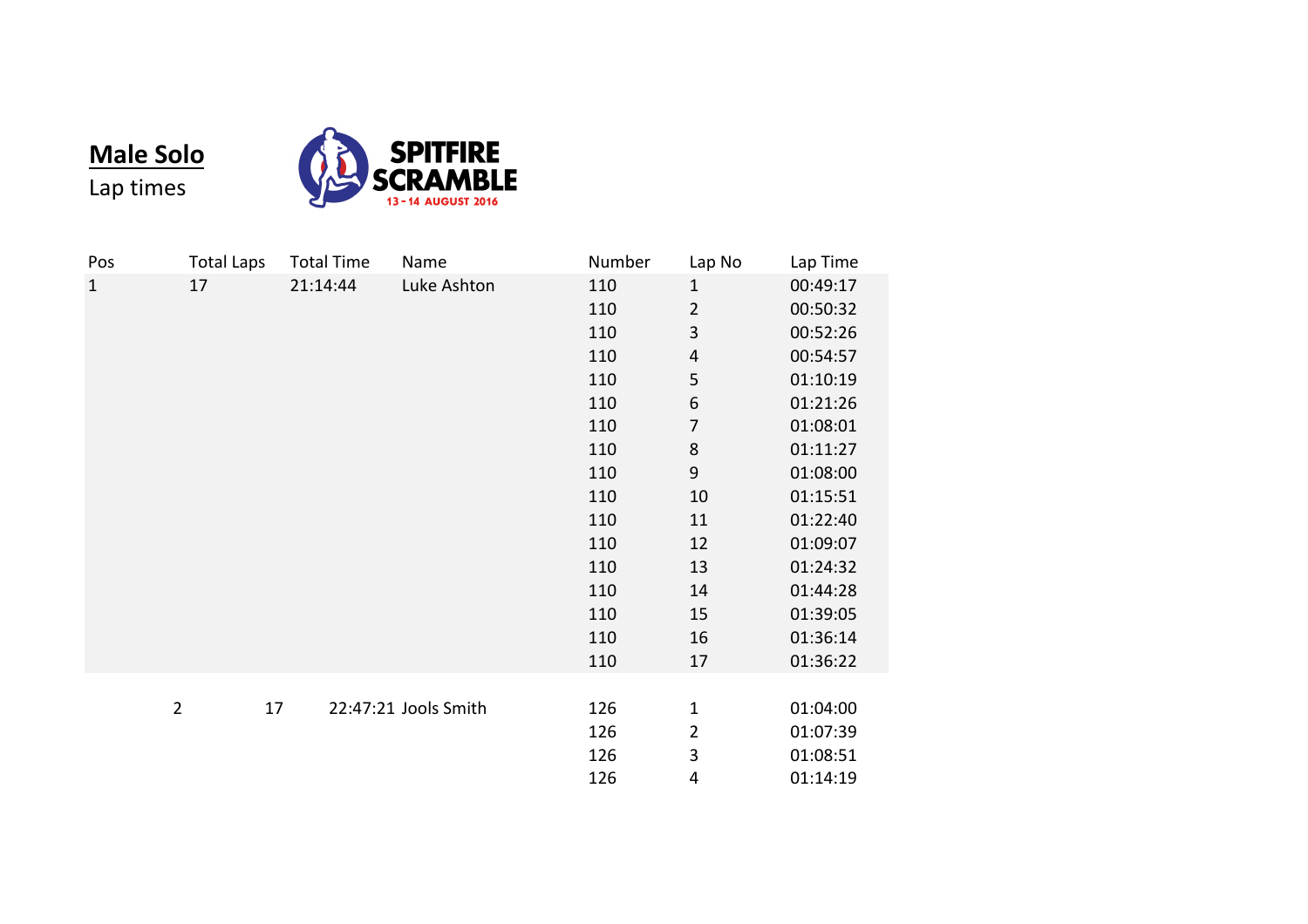|                |    |                       | 126 | 5                       | 01:18:31 |
|----------------|----|-----------------------|-----|-------------------------|----------|
|                |    |                       | 126 | $\boldsymbol{6}$        | 01:19:15 |
|                |    |                       | 126 | $\overline{7}$          | 01:17:47 |
|                |    |                       | 126 | 8                       | 01:21:39 |
|                |    |                       | 126 | 9                       | 01:23:40 |
|                |    |                       | 126 | 10                      | 01:41:34 |
|                |    |                       | 126 | 11                      | 01:26:43 |
|                |    |                       | 126 | 12                      | 01:20:37 |
|                |    |                       | 126 | 13                      | 01:27:37 |
|                |    |                       | 126 | 14                      | 01:21:56 |
|                |    |                       | 126 | 15                      | 01:20:49 |
|                |    |                       | 126 | 16                      | 01:27:12 |
|                |    |                       | 126 | 17                      | 01:25:12 |
|                |    |                       |     |                         |          |
| $\overline{3}$ | 15 | 24:50:18 Andrew Jones | 122 | $\mathbf 1$             | 00:58:23 |
|                |    |                       | 122 | $\overline{c}$          | 00:59:37 |
|                |    |                       | 122 | 3                       | 01:00:21 |
|                |    |                       | 122 | $\overline{\mathbf{r}}$ | 01:13:56 |
|                |    |                       | 122 | 5                       | 01:22:37 |
|                |    |                       | 122 | $\,$ 6 $\,$             | 01:40:03 |
|                |    |                       | 122 | $\overline{7}$          | 02:07:00 |
|                |    |                       | 122 | 8                       | 01:37:39 |
|                |    |                       | 122 | $\boldsymbol{9}$        | 02:19:42 |
|                |    |                       | 122 | 10                      | 02:29:48 |
|                |    |                       | 122 | 11                      | 01:37:14 |
|                |    |                       | 122 | 12                      | 01:42:12 |
|                |    |                       | 122 | 13                      | 01:46:54 |
|                |    |                       | 122 | 14                      | 02:05:04 |
|                |    |                       | 122 | 15                      | 01:49:48 |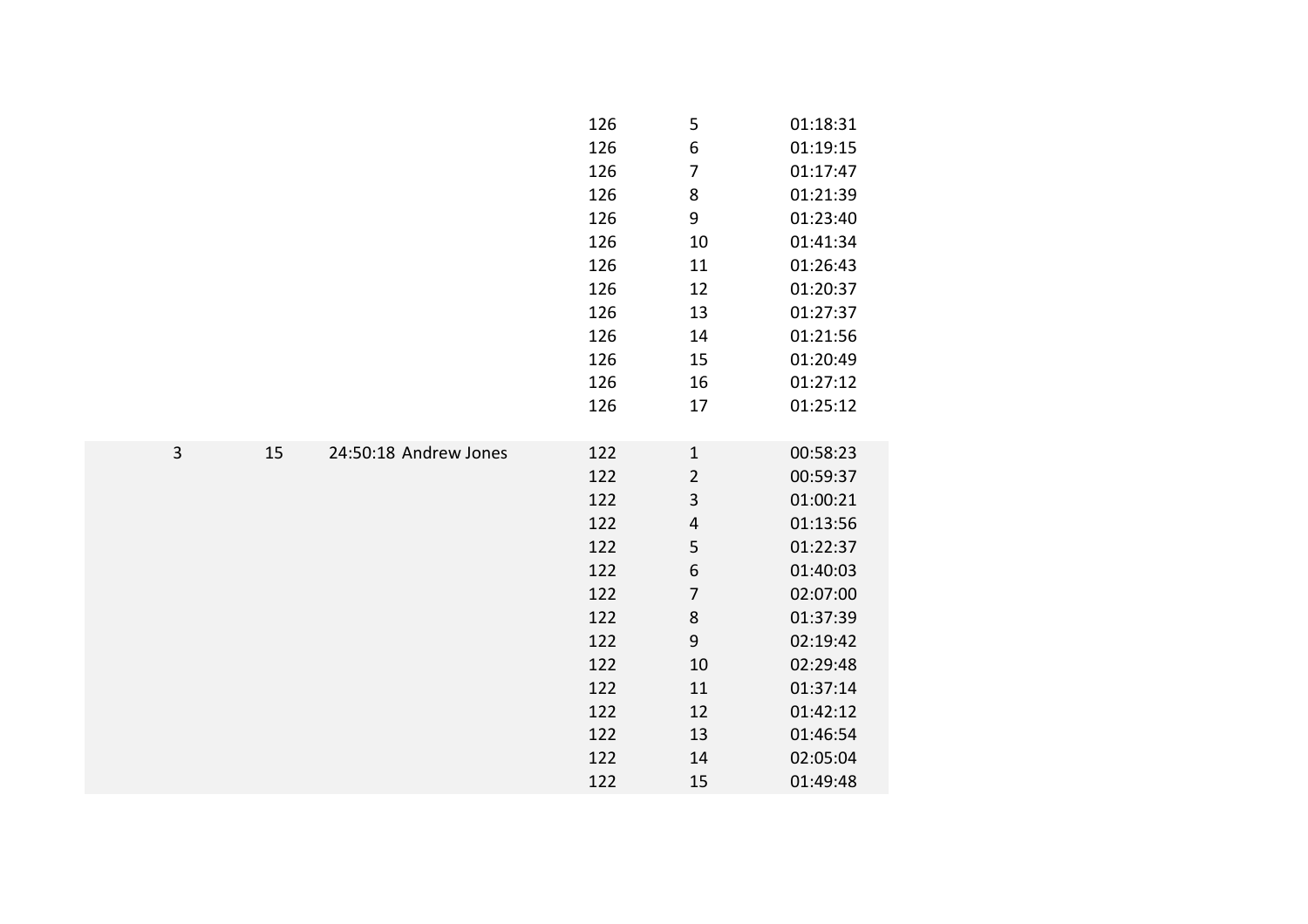| $\overline{4}$ | 12 | 21:16:47 David Hamilton   | 129 | $\mathbf{1}$     | 00:59:02 |
|----------------|----|---------------------------|-----|------------------|----------|
|                |    |                           | 129 | $\overline{2}$   | 01:02:55 |
|                |    |                           | 129 | 3                | 01:05:50 |
|                |    |                           | 129 | 4                | 01:28:59 |
|                |    |                           | 129 | 5                | 01:24:46 |
|                |    |                           | 129 | $\boldsymbol{6}$ | 02:00:36 |
|                |    |                           | 129 | 7                | 01:11:02 |
|                |    |                           | 129 | 8                | 02:09:39 |
|                |    |                           | 129 | 9                | 01:30:45 |
|                |    |                           | 129 | 10               | 05:20:37 |
|                |    |                           | 129 | 11               | 01:32:04 |
|                |    |                           | 129 | 12               | 01:30:32 |
|                |    |                           |     |                  |          |
| 5              | 11 | 22:41:57 Gareth Davies    | 133 | $\mathbf 1$      | 01:00:42 |
|                |    |                           | 133 | $\overline{2}$   | 01:04:00 |
|                |    |                           | 133 | 3                | 01:20:09 |
|                |    |                           | 133 | $\pmb{4}$        | 01:44:19 |
|                |    |                           | 133 | 5                | 01:37:44 |
|                |    |                           | 133 | $\boldsymbol{6}$ | 02:28:35 |
|                |    |                           | 133 | $\overline{7}$   | 01:32:35 |
|                |    |                           | 133 | 8                | 05:54:28 |
|                |    |                           | 133 | 9                | 01:42:22 |
|                |    |                           | 133 | 10               | 02:14:17 |
|                |    |                           | 133 | 11               | 02:02:46 |
|                |    |                           |     |                  |          |
| 6              | 11 | 23:04:17 Dean Gary Kramer | 121 | $\mathbf 1$      | 00:53:45 |
|                |    |                           | 121 | $\overline{2}$   | 00:56:10 |
|                |    |                           | 121 | 3                | 01:12:04 |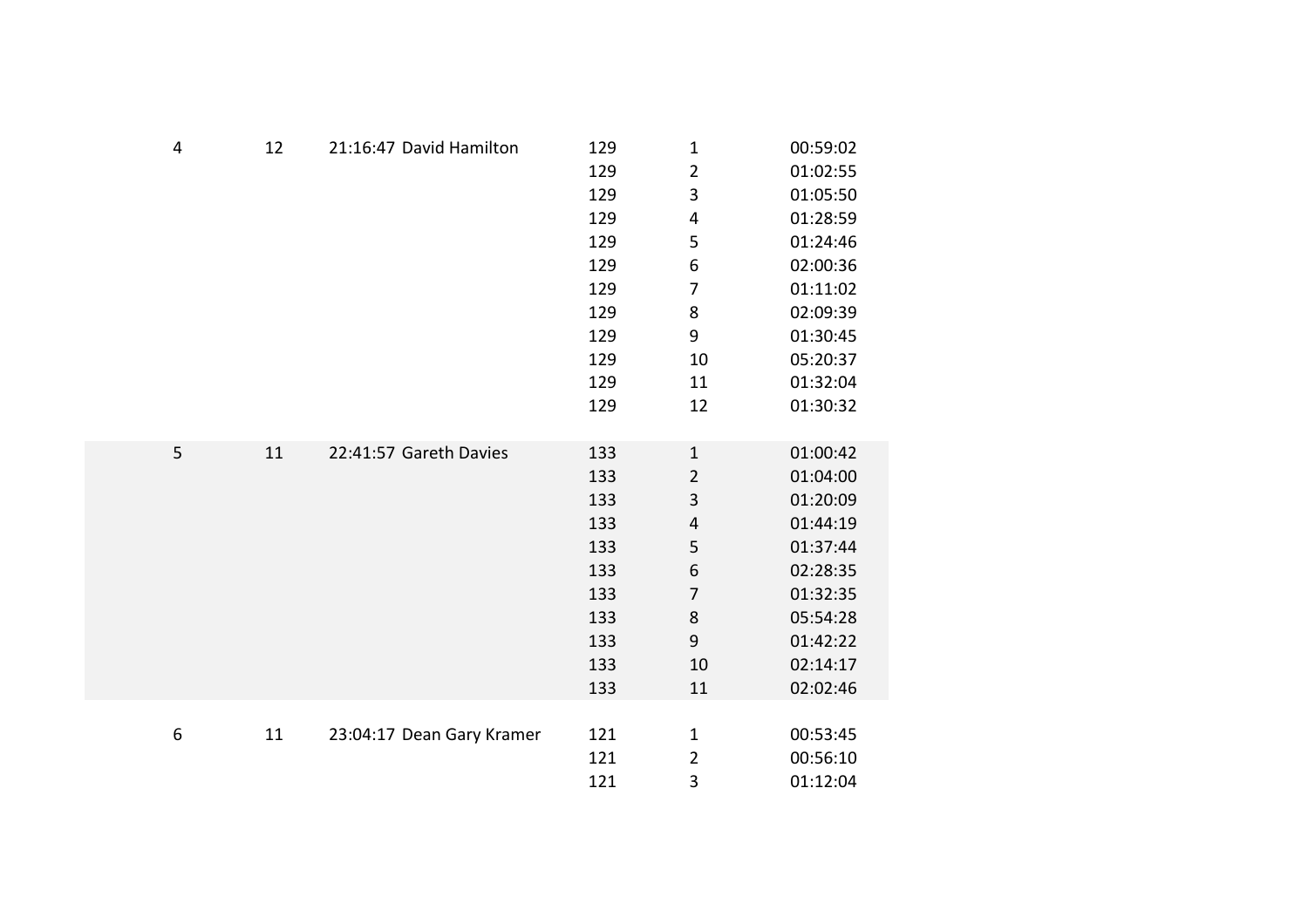|                |    |                              | 121 | $\overline{4}$          | 02:15:07 |
|----------------|----|------------------------------|-----|-------------------------|----------|
|                |    |                              | 121 | 5                       | 01:30:15 |
|                |    |                              | 121 | 6                       | 02:34:44 |
|                |    |                              | 121 | 7                       | 02:52:45 |
|                |    |                              | 121 | 8                       | 01:07:25 |
|                |    |                              | 121 | 9                       | 06:58:39 |
|                |    |                              | 121 | 10                      | 01:09:48 |
|                |    |                              | 121 | 11                      | 01:33:35 |
|                |    |                              |     |                         |          |
| $\overline{7}$ | 11 | 24:26:45 Stuart Fielder      | 107 | $\mathbf{1}$            | 01:11:18 |
|                |    |                              | 107 | $\overline{2}$          | 01:21:53 |
|                |    |                              | 107 | 3                       | 01:28:42 |
|                |    |                              | 107 | $\sqrt{4}$              | 01:35:33 |
|                |    |                              | 107 | 5                       | 02:03:13 |
|                |    |                              | 107 | $\boldsymbol{6}$        | 02:16:41 |
|                |    |                              | 107 | $\overline{7}$          | 02:00:35 |
|                |    |                              | 107 | 8                       | 02:19:18 |
|                |    |                              | 107 | $\boldsymbol{9}$        | 06:38:20 |
|                |    |                              | 107 | 10                      | 01:52:07 |
|                |    |                              | 107 | 11                      | 01:39:05 |
|                |    |                              |     |                         |          |
| 8              | 10 | 23:39:06 Neil Catton-Wretham | 106 | $\mathbf{1}$            | 01:01:24 |
|                |    |                              | 106 | $\overline{2}$          | 01:06:51 |
|                |    |                              | 106 | 3                       | 01:49:00 |
|                |    |                              | 106 | $\overline{\mathbf{4}}$ | 01:24:27 |
|                |    |                              | 106 | 5                       | 02:29:45 |
|                |    |                              | 106 | 6                       | 01:49:47 |
|                |    |                              | 106 | $\overline{7}$          | 01:49:00 |
|                |    |                              | 106 | 8                       | 08:54:29 |
|                |    |                              |     |                         |          |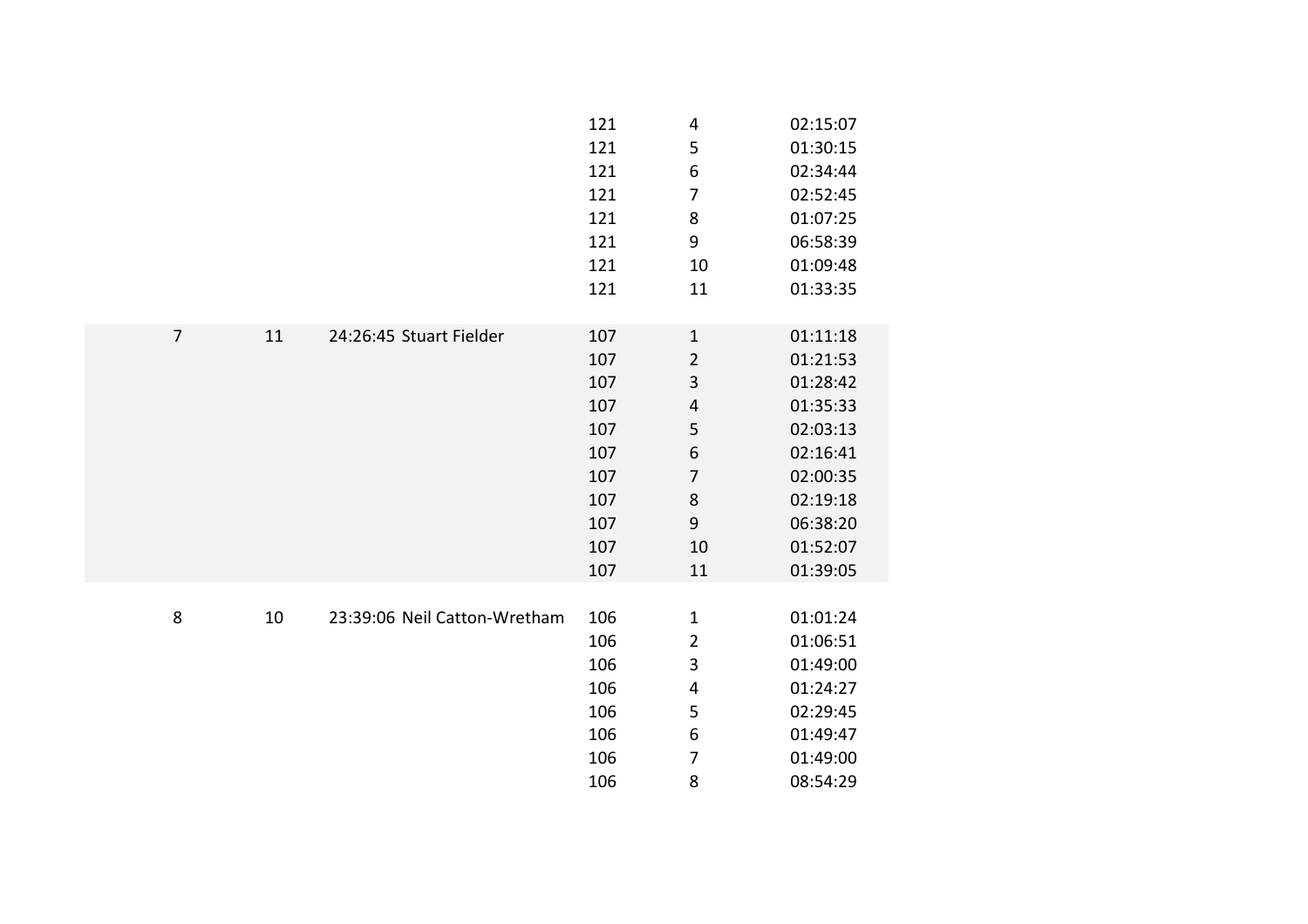|    |                |                         | 106<br>106                                                  | $\boldsymbol{9}$<br>10                                                                                                             | 01:33:02<br>01:41:21                                                                                     |
|----|----------------|-------------------------|-------------------------------------------------------------|------------------------------------------------------------------------------------------------------------------------------------|----------------------------------------------------------------------------------------------------------|
| 9  | $\overline{9}$ | 13:40:47 Paul Thompson  | 100<br>100<br>100<br>100<br>100<br>100<br>100<br>100<br>100 | $\mathbf 1$<br>$\overline{2}$<br>3<br>$\overline{\mathbf{r}}$<br>5<br>$\,$ 6 $\,$<br>$\overline{7}$<br>$\bf 8$<br>$\boldsymbol{9}$ | 00:58:23<br>01:01:39<br>01:06:00<br>01:22:47<br>01:32:42<br>01:43:23<br>01:36:19<br>01:42:56<br>02:36:38 |
| 10 | $9\,$          | 23:02:07 Chris Chandler | 112<br>112<br>112<br>112<br>112<br>112<br>112<br>112<br>112 | $\mathbf 1$<br>$\overline{2}$<br>3<br>$\overline{\mathbf{4}}$<br>5<br>6<br>$\overline{7}$<br>8<br>9                                | 01:04:29<br>01:20:33<br>01:40:45<br>01:53:43<br>01:37:43<br>03:39:12<br>08:11:43<br>01:45:45<br>01:48:14 |
| 11 | $9$            | 23:33:49 Mike Diver     | 130<br>130<br>130<br>130<br>130<br>130                      | $\mathbf 1$<br>$\overline{2}$<br>3<br>$\overline{\mathbf{r}}$<br>5<br>6                                                            | 01:02:19<br>01:13:26<br>01:27:11<br>01:41:58<br>03:16:49<br>05:21:19                                     |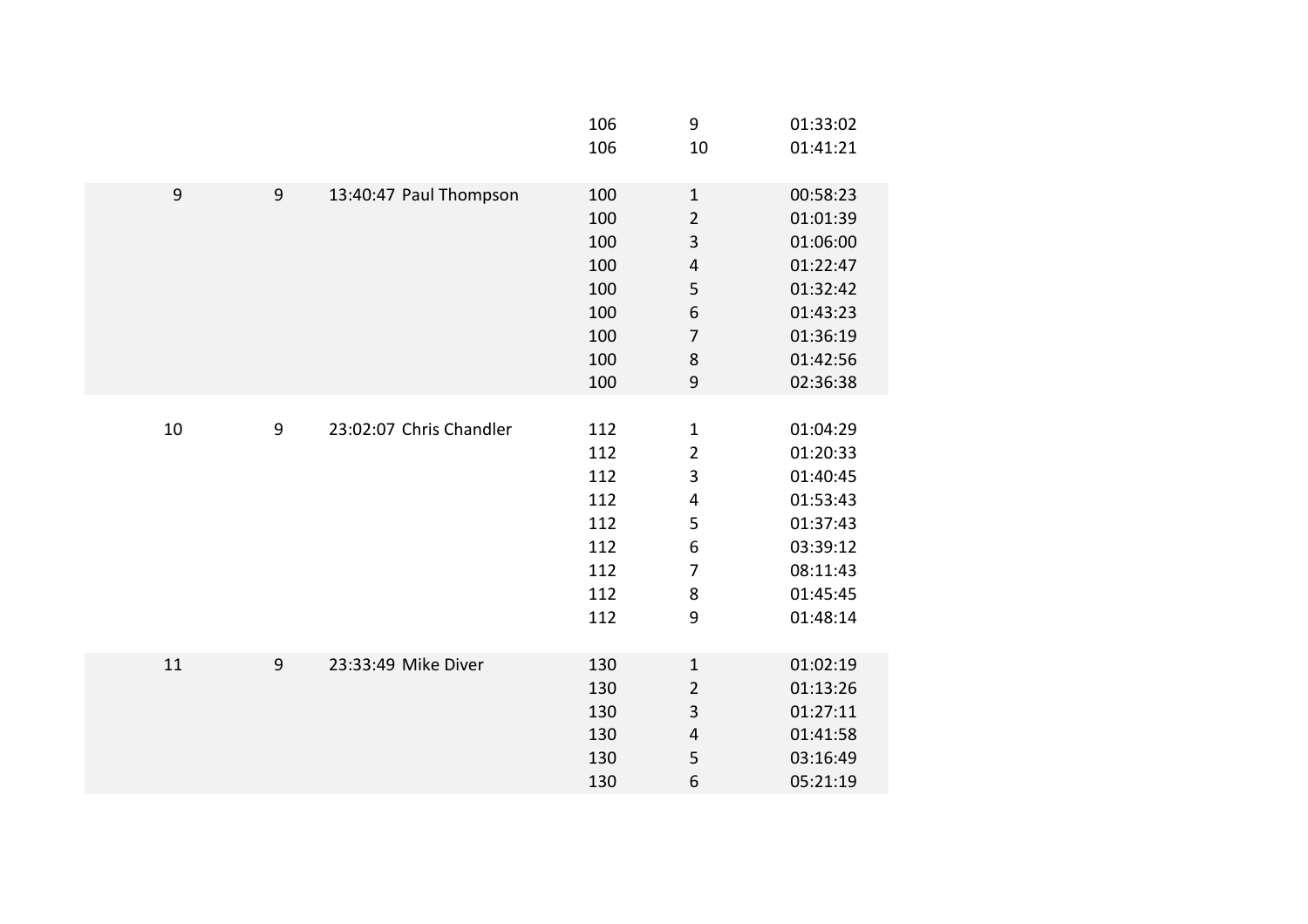|    |                  |                        | 130<br>130 | $\overline{7}$<br>$\bf 8$ | 04:45:03<br>02:33:04 |
|----|------------------|------------------------|------------|---------------------------|----------------------|
|    |                  |                        |            | 9                         |                      |
|    |                  |                        | 130        |                           | 02:12:40             |
| 12 | $\boldsymbol{9}$ | 24:39:28 Denis Mole    | 123        | $\mathbf{1}$              | 01:07:15             |
|    |                  |                        | 123        | $\overline{2}$            | 01:21:32             |
|    |                  |                        | 123        | 3                         | 01:37:45             |
|    |                  |                        | 123        | $\pmb{4}$                 | 01:55:03             |
|    |                  |                        | 123        | 5                         | 03:09:59             |
|    |                  |                        | 123        | $\boldsymbol{6}$          | 10:00:17             |
|    |                  |                        | 123        | $\overline{7}$            | 01:34:12             |
|    |                  |                        | 123        | 8                         | 01:26:35             |
|    |                  |                        | 123        | 9                         | 02:26:50             |
|    |                  |                        |            |                           |                      |
| 13 | 8                | 21:59:51 Justin Ellis  | 109        | $\mathbf{1}$              | 01:04:29             |
|    |                  |                        | 109        | $\overline{2}$            | 01:20:33             |
|    |                  |                        | 109        | 3                         | 01:40:45             |
|    |                  |                        | 109        | $\overline{4}$            | 01:53:43             |
|    |                  |                        | 109        | 5                         | 01:37:44             |
|    |                  |                        | 109        | $\sqrt{6}$                | 03:39:10             |
|    |                  |                        | 109        | $\overline{7}$            | 09:16:32             |
|    |                  |                        | 109        | 8                         | 01:26:55             |
|    |                  |                        |            |                           |                      |
| 14 | 8                | 23:55:27 Mark Stanmore | 111        | $\mathbf{1}$              | 01:38:45             |
|    |                  |                        | 111        | $\overline{2}$            | 01:39:46             |
|    |                  |                        | 111        | 3                         | 01:47:37             |
|    |                  |                        | 111        | $\pmb{4}$                 | 01:48:44             |
|    |                  |                        | 111        | 5                         | 09:23:20             |
|    |                  |                        | 111        | 6                         | 01:43:18             |
|    |                  |                        |            |                           |                      |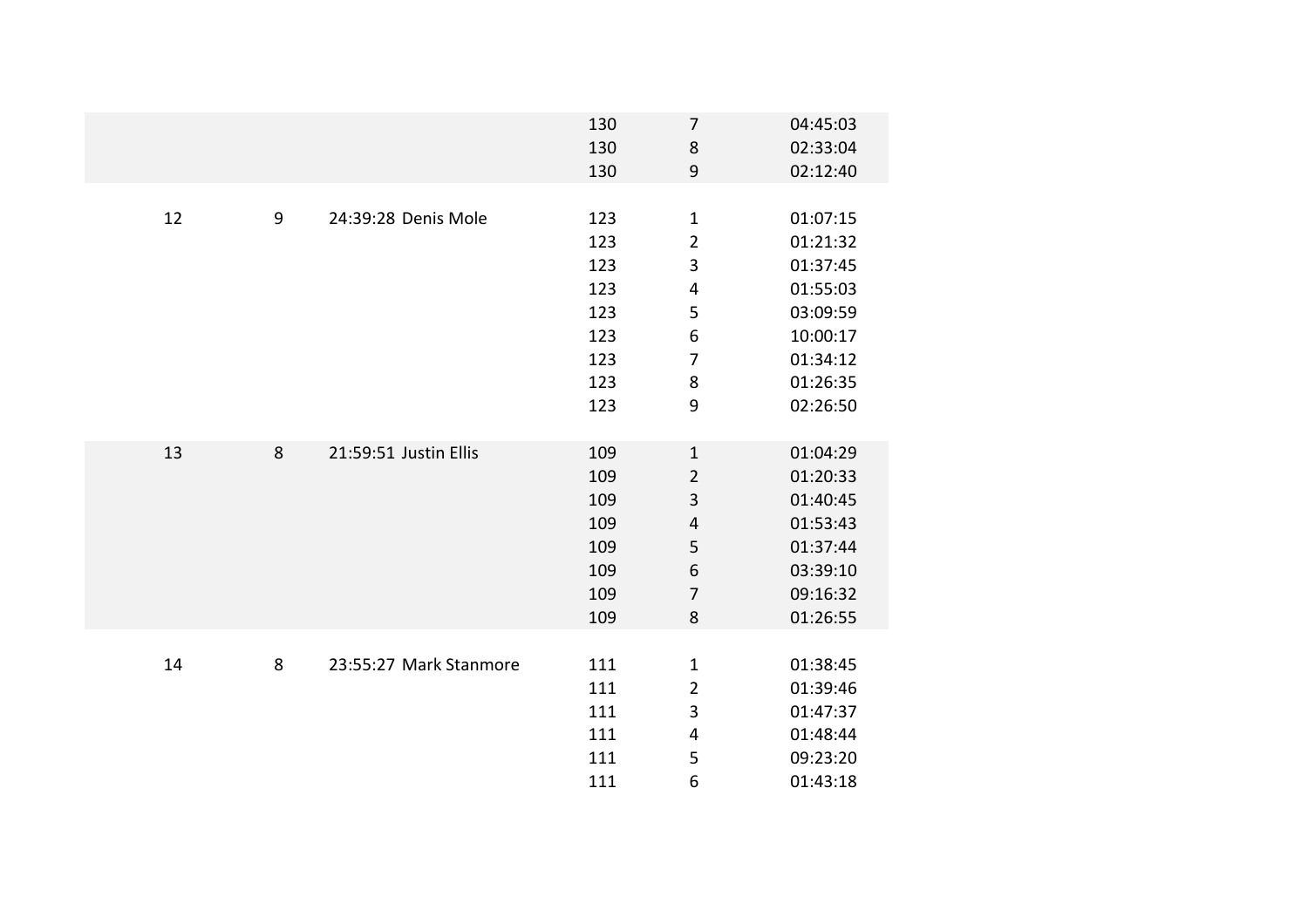|    |                |                         | 111<br>111                                    | $\overline{7}$<br>8                                                                       | 01:46:52<br>04:07:05                                                             |
|----|----------------|-------------------------|-----------------------------------------------|-------------------------------------------------------------------------------------------|----------------------------------------------------------------------------------|
| 15 | $\overline{7}$ | 18:28:50 Matt Floyd     | 119<br>119<br>119<br>119<br>119<br>119<br>119 | $\mathbf 1$<br>$\overline{2}$<br>3<br>$\overline{\mathbf{4}}$<br>5<br>6<br>$\overline{7}$ | 00:58:14<br>01:07:35<br>01:39:04<br>02:17:56<br>03:52:38<br>01:21:36<br>07:11:47 |
| 16 | $\overline{7}$ | 23:47:41 Mark Hoy       | 124<br>124<br>124<br>124<br>124<br>124<br>124 | $\mathbf{1}$<br>$\overline{2}$<br>3<br>4<br>5<br>6<br>$\overline{7}$                      | 01:04:29<br>01:19:48<br>02:26:41<br>03:59:01<br>10:21:49<br>02:18:42<br>02:17:11 |
| 17 | 6              | 21:23:01 John Bush      | 114<br>114<br>114<br>114<br>114<br>114        | $\mathbf{1}$<br>$\overline{2}$<br>3<br>$\overline{\mathbf{4}}$<br>5<br>6                  | 01:06:08<br>02:04:50<br>03:21:00<br>03:58:45<br>04:54:53<br>05:57:25             |
| 18 | $\mathbf{3}$   | 24:04:12 Robert Osborne | 105<br>105<br>105                             | $\mathbf{1}$<br>$\overline{2}$<br>3                                                       | 20:33:07<br>01:35:38<br>01:55:27                                                 |